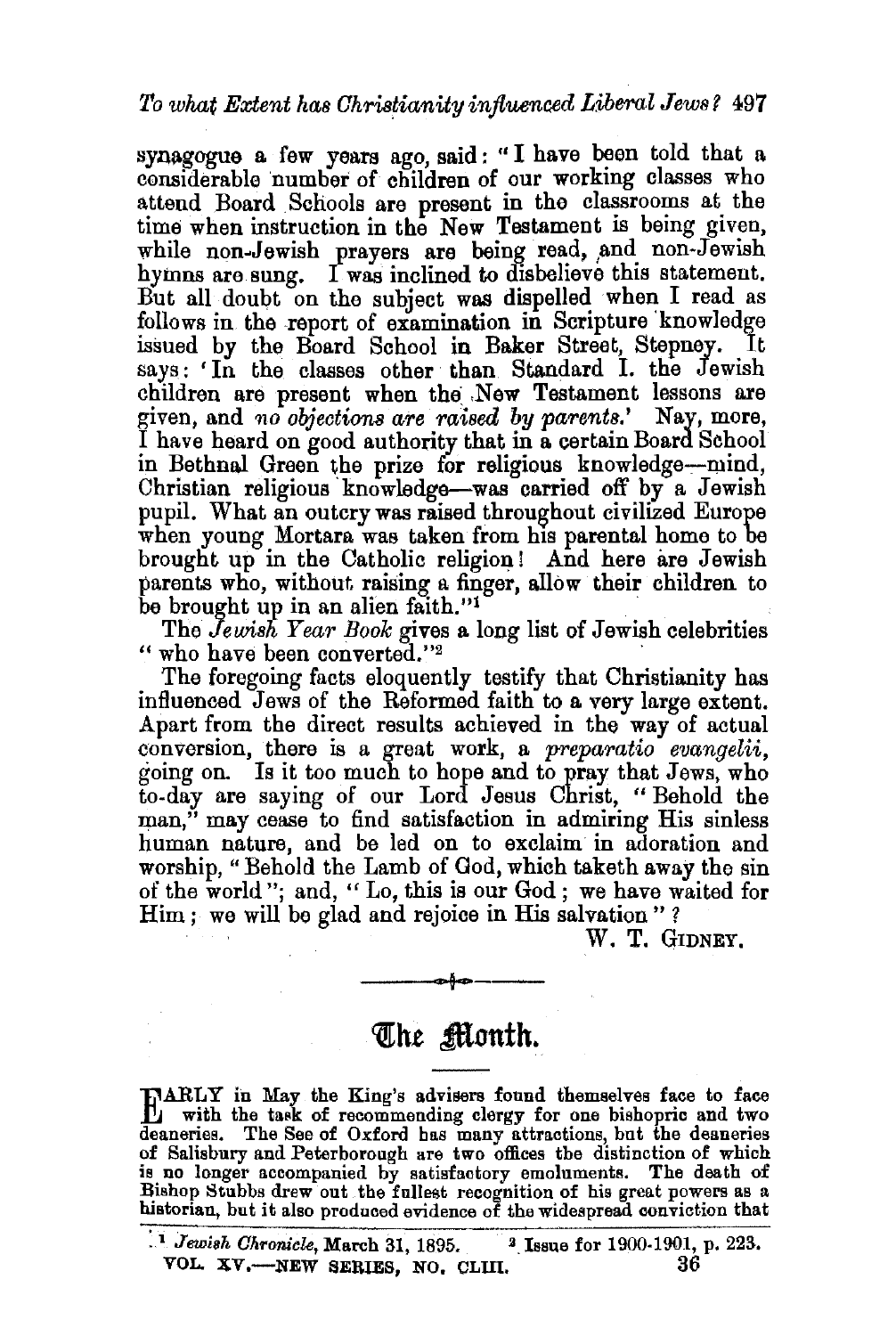a profound scholar is not always a really good Bishop. One of the most interesting notices of Bishop Stubbs was that signed "F. Y. P." in the *Manchester Guardian.* Under these initials we may recognise the person of Professor York Powell of Oxford. His account of Bishop Stubbs is reproduced in the *Ch1wch Times,* and this fact gives the more prominence to certain statements in the article. Thus, of the Bishop's work it is said : "Remarkable, too, is the Royal Commission Report on Ecclesiastical Appeals, which attests at once his immense erudition as a scholar and his exceeding skill as an advocate; but it is a piece of controversy, a weighty political plea and apology, and not an historical treatise at all." So also we are reminded that "Once only, when face to face with a foe that had at command equally skilled forces and a far better position, did he fail to make good his defence, for, though the Bishop's retreat was most skilfully covered, there is no doubt that Dr. Maitland's victory was signal. It must be admitted that the best advocate cannot always win with a bad case." It may be remembered that as long ago as  $1884$ Mr. J. T. Tomlinson charged the Bishop with  $(1)$  devising a "political plea" for clerical judges administering Canon Law and the abolition of a Privy Council, and  $(2)$  with the pretence that England was not as much under Papal jurisdiction and Roman Canon Law as the rest of Latin Christendom.

In the middle of May it was announced that the King had been pleased to appoint, as the successor of Bishop Stubbs, the Very Rev. Francis Paget, Dean of Christ Church. Public gossip bad from the very first marked out Dr. Paget as the most probable successor to Dr. Stubbs, and that despite the manifest awkwardness of promoting a Dean to the Bishop's stall in his old cathedral. But Lord Salisbury bas shown a complete disregard of precedent in the making of Bishops-as, for example, in the preferment of Suffragans, as well as of a Suffragan to be the Bishop of the diocese-and in this case there seemed no sufficient reason why the successful Dean should not make a successful Bishop. As a matter of fact, Dr. Paget was urged by members of his own family to cry, at least on this occasion, "Nolo episcopari." But his recent bereavement must have made a change of seene and work desirable, and he accepted the offer. The Bishop-Designate had a very distinguished undergraduate career at Christ Church ; obtained in due course a Senior Studentship ; had some short parochial experience as Vicar of Bromsgrove ; has been examining chaplain to three Bishops ; was Regius Professor of Pastoral Theology ; and has been a judicious head of a great foundation. He has all the personal charm of his family, and the appointment was received with very general satisfaction.

There was nothing epoch-making about the May sessions of the two Convocations and their Lay Houses. Less time was wasted than in February, and most of the subjects handled were of some importance. It seems to be agreed that "the Bill, the whole Bill, and nothing but the Bill," will not serve as a cry for those who want to reach the first steps in securing autonomy for the Church. Accordingly, the. original Convocations Bill bas been lightened of its most contentious parts, and is to be introduced into the House of Lords as the Convocations of the Clergy Bill. It will only seek power for the Convocations to reform themselves and to bold joint sessions. All Churchmen are agreed as to the necessity for that reform, and the two Convocations would, if the Bill were passed, have a great opportunity before them. A really drastic resettlement of the constitution of the two Lower Houses, made in a democratic spirit, would rally all the clergy to their side, and help to procure the belief-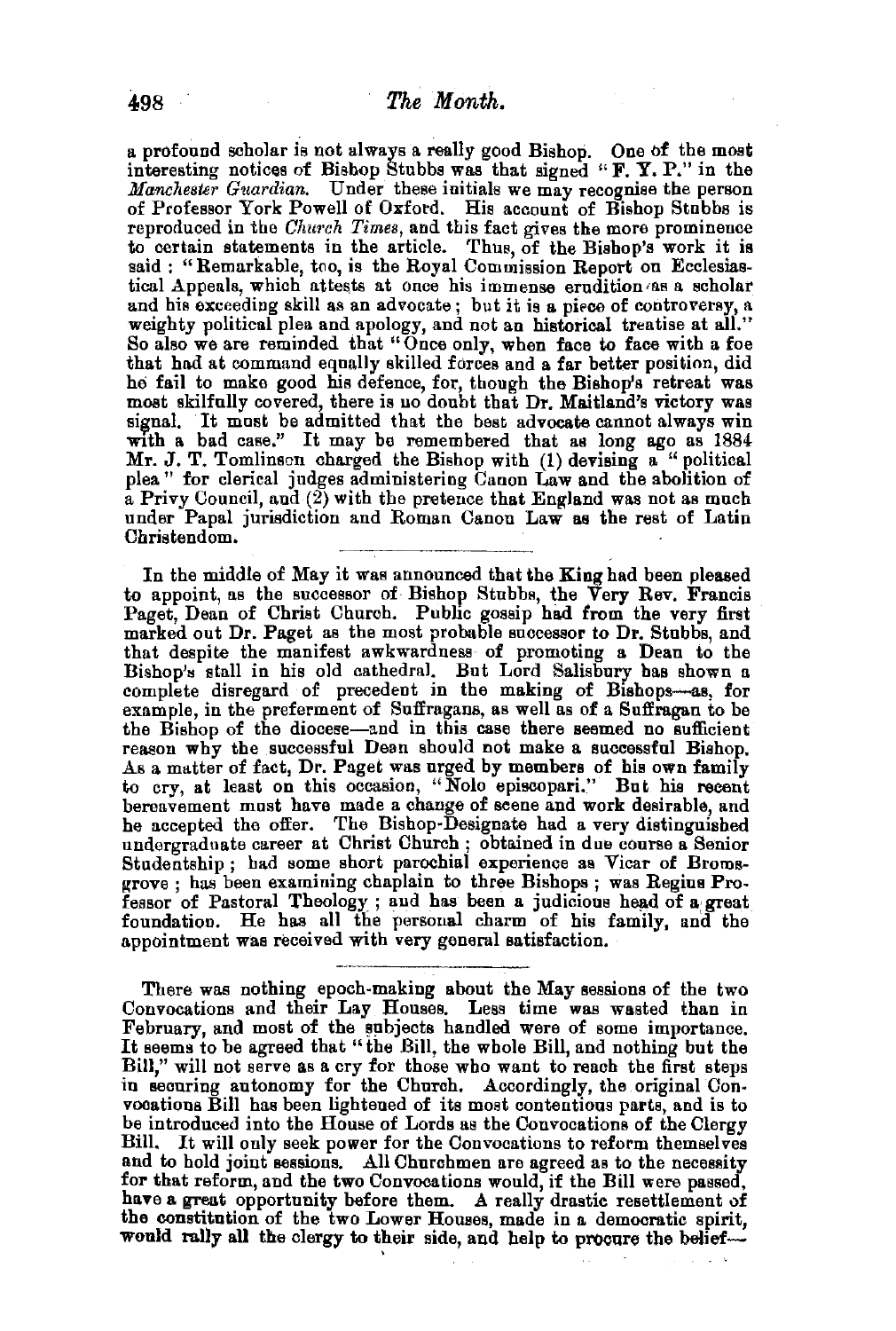at present rarely discovered-that they might also frame some practicable and trustworthy scheme of lay representation. But would they rise to such an opportunity? On the whole, few people seem prepared to answer "Yes!" with any confidence. The Upper House of Canterbury Convocation adopted the series of resolutions on the supply and training<br>of candidates for Holy Orders which had been before them. The disof candidates for Holy Orders which had been before them. cussion showed appreciation of the serious condition of the Church in this matter, but it cannot be said that the resolutions excite any hope of early improvement. The new Bishop of London made a thoughtful speech, in which he discussed, in the light of his Oxford experiences, the reasons why so few men offered themselves. They were, he suggested, non-realization of the objectiveness of the call, the unsettlement of men's minds, the attractions of the Indian Civil Service, the poverty of the clergy, and the lack of encouragement given at home and at school to men to come forward for ordination.

The action of the Canterbury House of Laymen is sometimes in curious contrast with that of the York House. A striking instance was furnished in their May sessions. Mr. T. Cheney Garfit asked the Canterbury House to carry the following resolution: "That this House deplores the cases which have occurred of young people being pressed to auricular ooufession, and respectfully requests His Grace the Archbishop, and the Bishops of the Province, to use all legitimate means in their power for discouraging a practice which is detrimental to character, and not in accordanoe with the system of the Church of England." The House replied by accepting the "previous question." The York House, on the other hand, affirmed its conviction that the present Book of Common Prayer should be maintained, and Sir William Worsley's amendment to permit the alternative use of the First Prayer-Book of Edward VI. found no seconder.

The programme of the Brighton Church Congress in an almost com- plete form saw the light in the middle of May-an early date. It may be interesting to put some of the subjects on the programme side by side with corresponding subjects brought before the Congress held at Brighton in  $1874$ :

Convocations of the Church of England.

Diocesan Synods.

Education, Primary and Secondary.

Church Finance.

Home Missions. Foreign Missions.

The Duty of the Church towards the Young.

Ohurch Musio.'

Parochial Choirs.

1874. 1901.

Church Autonomy- bow exer- cised by Established and non·Es· tablished Churches, and how it should be exercised in the Church of England, regard being had to the Restoration of the Church's Synods and the Convocations Bill of 1900.

Education : (1) Primary, (2) Secondary.

The Support of the Clergy.

The Assessment and Taxation of Clerical Incomes.

Christian Missions.

The Empire with Reference to Church Work.

Retention of the Young under

Religious Influence.<br>• Music as an Aid to Devotion in the Services of the Church.

 $36 - 2$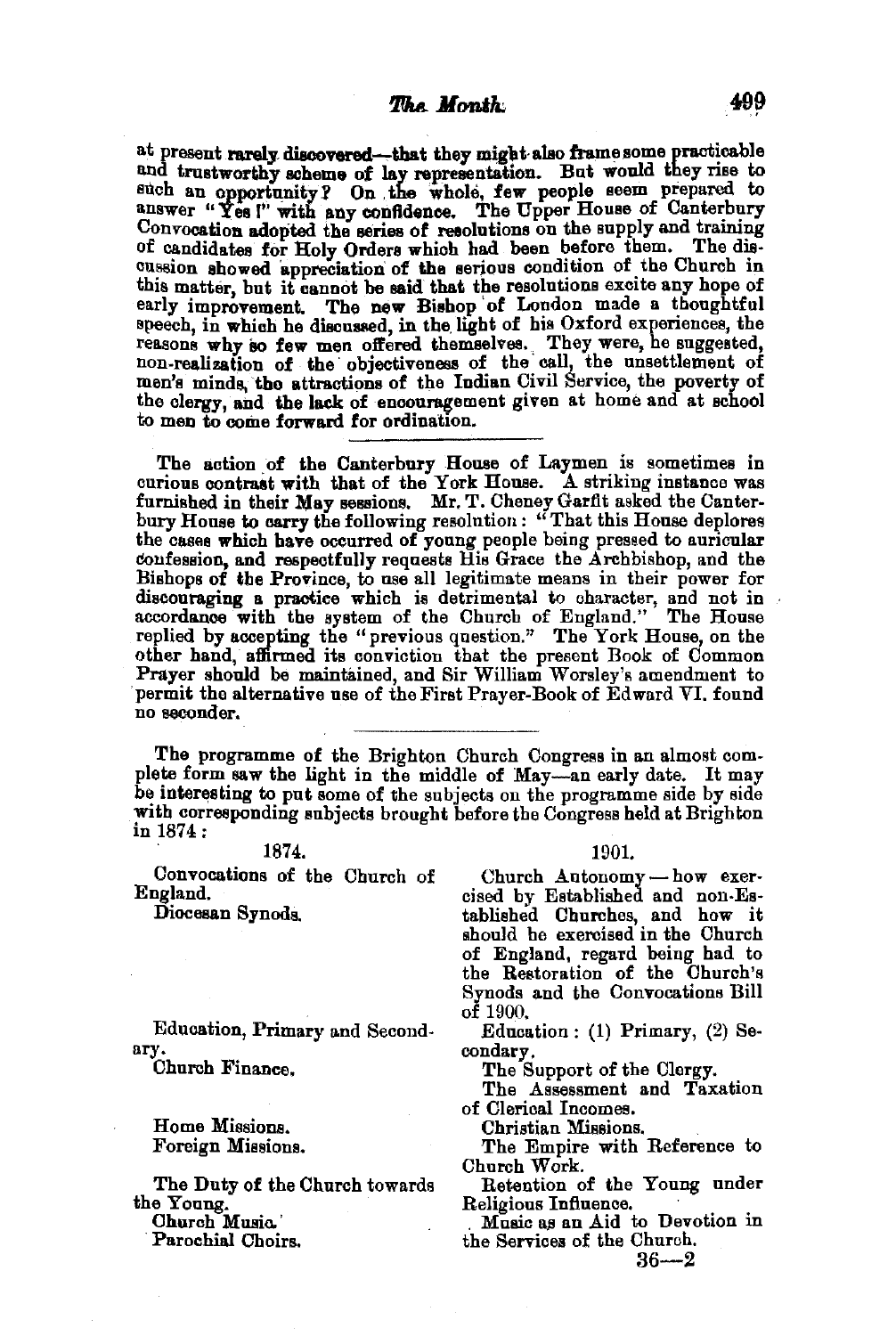The Influence of Social and Sanitary Conditions on Religion.

The Spiritual Life.

Social Reforms with regard to (l) the Housing of the Poor;  $(2)$  Hooliganism-its causes and<br>methods of cure.

The Virtues of Faith, Hope, and Love.

In addition, the following subjects were discussed in 1874: The Old Catholic Movement, Church Patronage, the Arrangements of Churches, Scepticism, Recreations, and the Education of Women.

In 1901 we are to have the following additional subjects : Authority in the Church of England ; Temperance and Temperance Legislation ; the Reformation Settlement; the Church in Relation to Journalism, Litera· ture, and Art; Covetousness as exhibited in  $(a)$  Commerce,  $(b)$  Employment,  $(c)$  the Excitement of Chance; the Baptismal Vow; Prayer-Book Enrichment and Supplementary Services ; Abstention from Divine Service-Cause and Remedy ; Difficulties of Country Parishes contrasted with those in Towns; Bells, Belfries, and Bell-ringers; Church Work in Public Institutions.

On the whole, therefore, the new programme contrasts well with the Perhaps there are too many subjects, but Brighton is expected to be a big congress.

The great prosperity of the last Brighton meeting may of course have been a reason for going there again. But it is curious how persistently some, apparently natural, centres of Church life have been ignored as Congress towns. Though it has visited several places twice, it has never Congress towns. Though it has visited several places twice, it has never yet been to Canterbury, Winchester, Bangor, Wells, Chichester, Ely, Gloucester, Hereford, Lichfield, Lincoln, Llandaff, Peterborough, Rochester, St. Albans, Salisbury, Southwell, Truro, Worcester, Durham, Chester, and Ripon. Some of these may be dismissed as impossible places, but others, and Canterbury amongst them, should hardly be over- looked.

The Bishop of Worcester has, like the Bishop of Bristol, taken a decided step against one of his extreme Anglican clergy. The Rev. Arnold Pinchard, Vicar of St. Jude's, Birmingham, bas been inhibited from officiating outside his parish, and the license of the curate has been withdrawn. The offence was that of reverting to the ceremonial use of incense. The Liverpool correspondent of the *Church Times* complains less public lines. He says: "The pressure is not open; there is no<br>inhibition. But there may be pain, which is far harder to bear, the misunderstanding cf those who once saw with them eye to eye, and, further than that, the reproach of others who make their loyalty very difficult of comprehension to the average Churchman." In this connection it may be worth remembering that, according to Bishop Creighton's biographer in the *Quarterly Review*, the prosecution of two London clergy would have been allowed to proceed but for what the Bishop regarded as the impatience of the layman who took action against them. Colonel Porcelli has, however, denied in the *Record* the part imputed to him.

The May meetings had, for the most part, excellent weather, and were well attended. The results of the year's work, as set forth by the various Societies, had been very largely anticipated, and there were no great surprises in store. The C.M.S. and the C.P.A.S. both announced anonymous promises of  $\pounds10,000$ . The circumstances piqued the curiosity